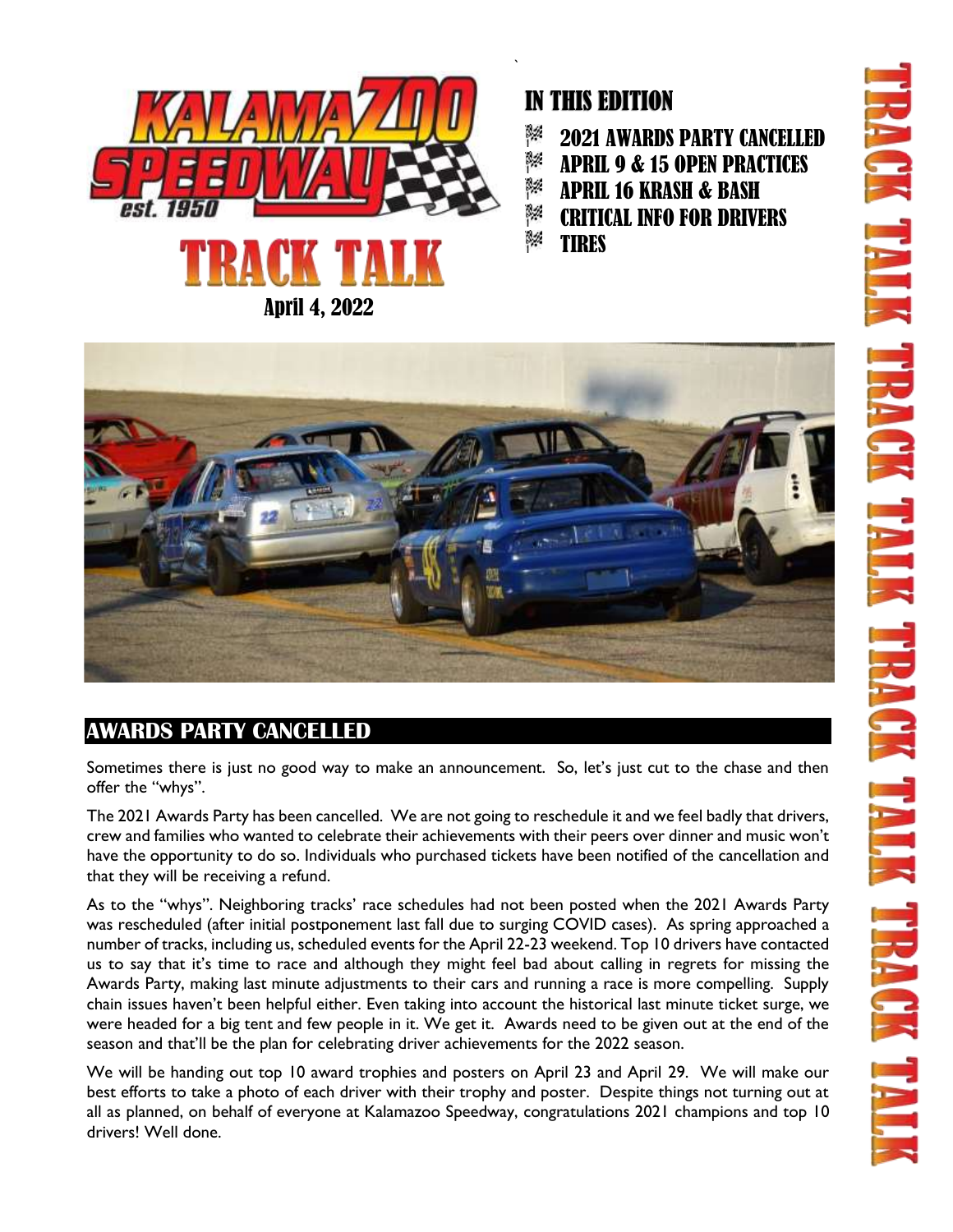### **APRIL 9 AND APRIL 15**  $\Re$  **open practices**

| <b>OPEN PRACTICE INFORMATION</b><br><b>APRIL 9, 2022</b> |          |  |
|----------------------------------------------------------|----------|--|
| <b>Pit Windows Open</b>                                  | 9:30 AM  |  |
| Pit Passes (13 years and up)                             | \$20     |  |
| Junior Pit Passes (12 and under)                         | \$10     |  |
| <b>Pits Open</b>                                         | 11:00 AM |  |
| <b>Testing Starts</b>                                    | 1:00 PM  |  |

| <b>OPEN PRACTICE INFORMATION</b><br><b>APRIL 15, 2022</b> |         |  |
|-----------------------------------------------------------|---------|--|
| <b>Pit Windows Open</b>                                   | 1:30 PM |  |
| Pit Passes (13 years and up)                              | \$20    |  |
| Junior Pit Passes (12 and under)                          | \$10    |  |
| <b>Pits Open</b>                                          | 3:30 PM |  |
| <b>Testing Starts</b>                                     | 5:30 PM |  |

There is no charge to sit in the grandstands and watch the practices.

### **APRIL 16**  $\frac{4}{3}$  **KRASH & BASH**

Springlike weather best have arrived by April 16 when we hope to fill the grandstands for a loud and entertaining splash to start the 2022 season. It's a new season so we thought we'd put a family-oriented nonracing event at the top of the schedule. And, we thought we'd express our appreciation to our great fans by offering up to 500 advance tickets at \$15 per adult ticket (they'll be \$20 at the gate). Kids' tickets are \$10 in advance and at the gate. Five and under remain free and don't require a ticket. We will only be selling tickets (by phone with a credit or debit card) during the following hours (they went on sale last week.)

| Monday, April 4:  | $3:00 - 6:00$ PM       | Tuesday, April 5: | 9:00 AM – Noon |
|-------------------|------------------------|-------------------|----------------|
| Monday, April II: | $11:00$ AM $-$ 3:00 PM |                   |                |

Please don't leave voice mails for tickets outside of the posted hours, folks calling in for reasons other than tickets need to be able to get through the phone lines. If you must, text a request (269.355.4628) and we'll get back to you when we're able (up to the 500 ticket limit).

Here's what we have planned!

Monster Trucks (and monster truck rides) Spectator Drags Trailer Race Twisted Mattress Race Stacker Cars Road Rage Drags Randy's Demon Chase Minivan Madness Free Bus Ridesy Mini Enduro Surprise stunt!!

Don't want to wait for a newsletter to come out to learn something about an event? Can't find it on Facebook? Pull up the Speedway website and click on the red "next event" box. You'll get a pop up window that gives information about coolers, punch cards and the event itself. If you want information about an upcoming event, click on Schedule on the top navigation bar and then click on the event you want. Still have questions? Give us a call! (269.355.4628)

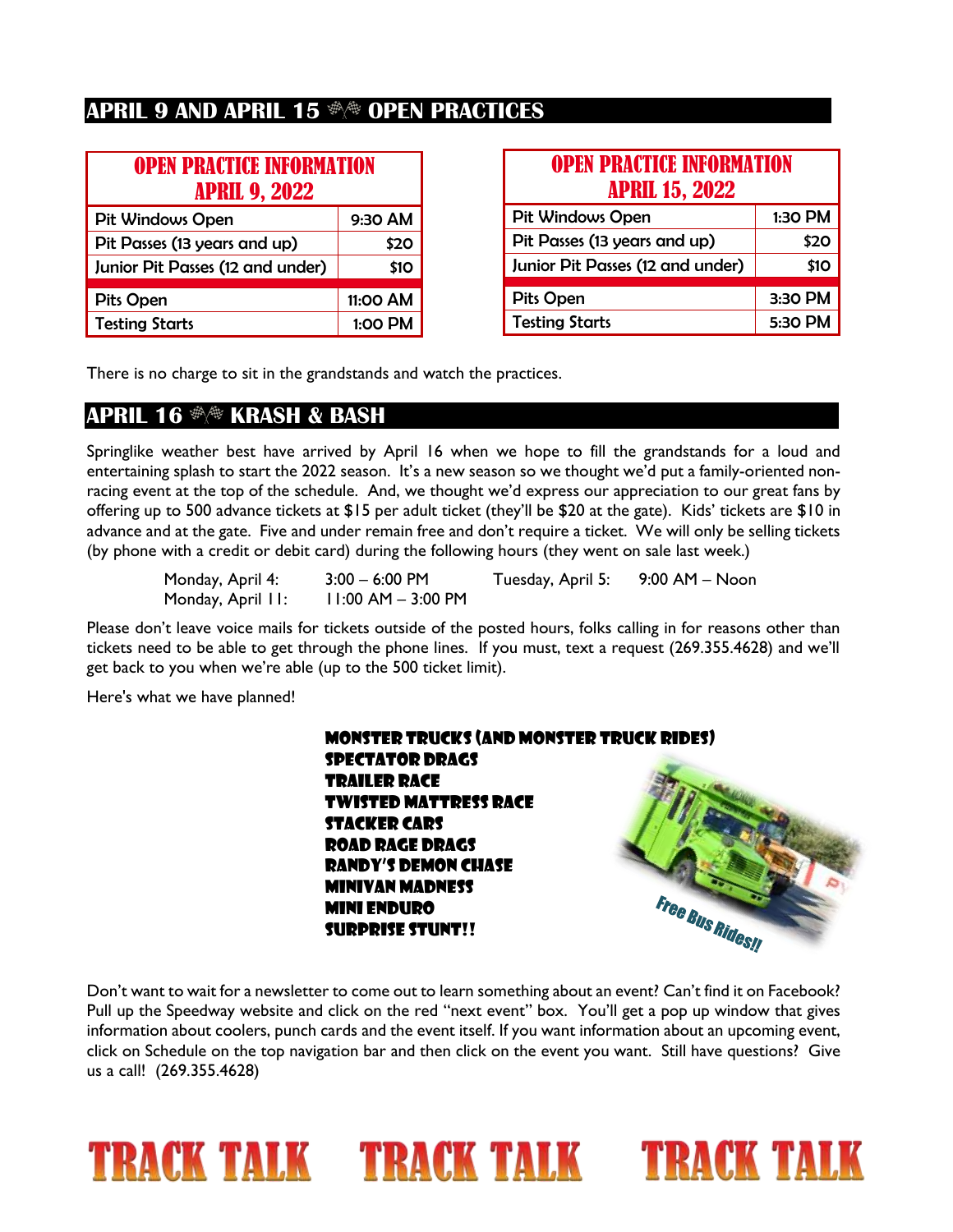### **CRITICAL INFORMATION FOR DRIVERS**

Drivers, before we signal the "start your engines" to commemorate the 72<sup>nd</sup> season of Kalamazoo Speedway, please take care of a few housekeeping tasks. Tradition is great and we'll be keeping a lot of the track traditions in place; however, signing up to race (still free!!), getting your transponder and payout processes are being modified. The new processes have been adopted to improve accuracy and efficiency that will benefit everyone. Finishing a process begun last year, we're taking the next steps to automate some of the more tedious aspects of running a race track. Your cooperation will make the process go much easier for everyone, including drivers standing behind you at the pit pass window.

Just follow the steps below and your work will be almost done before the season starts. What a deal!

#### **BEFORE YOU COME TO THE TRACK THE FIRST TIME IN 2022**

1. Either go to the MyRacePass icon at [www.kalamazoospeedway.com](http://www.kalamazoospeedway.com/) home page or key<https://www.myracepass.com/tracks/1772/registrations/4863> into your browser.



- 2. If you did not do so last year, or are new to racing, create an account when prompted to do so, otherwise, open your existing account. There is no charge for this. You may choose to subscribe to MyRacePass for specialty functions if you wish; this is not required.
- 3. Completely fill in **all** driver information. This may go without saying, but we're going to say it anyway, if you key in your name wrong, it will show up wrong on tax records, in scoring and in all our publications. We cannot "fix" an incorrect name; only the account holder can do that. If you do not own your car and the owner is the individual who should receive the payout (and the 1099 issued at the end of the season) make sure you pay particular attention to this section.
- 4. When you have entered all of you driver information, we will issue a "hard pass" and provide this to you when you arrive at the Speedway. Each time you arrive thereafter, we will scan your pass. It is important that you take care of entering your driver information BEFORE you arrive at the track.

#### **WHEN YOU COME TO THE TRACK THE FIRST TIME IN 2022**

- 1. Go to one of the windows marked Pit Passes.
- 2. Your completed driver information sheet will have been printed out for you. You will need to add the Social Security number (or TIN if a corporation) and sign the printout.
- 3. We will provide you with your hard pass. Upon completion you will receive your transponder and pit pass.
- 4. For subsequent races, ticket window staff will scan your hard pass, verify owner information for that race, provide your transponder and pit pass and you're on your way. Please note there is a \$50 charge to the driver if at the end of the year, incorrect information has been entered (causing multiple files or incorrect owner information) and MRP has to make corrections. We are unable to do this for you. Drivers can change their address or phone number in MRP any time a change occurs, the printed form that we have on file for you does not have to be signed again.

#### **PAYOUT**

- 1. For years, the paper Driver Information Form has stated until the information is received there will be no payout. This year the statement has teeth. No one should have an issue with collecting payout if between now and the first race you have your hard pass.
- 2. Payout will take the form of a check in 2022, rather than cash, and payout will go much faster. Drivers (or owners) will need to show a driver's license before checks will be handed out and still will need to sign that payout was picked up.